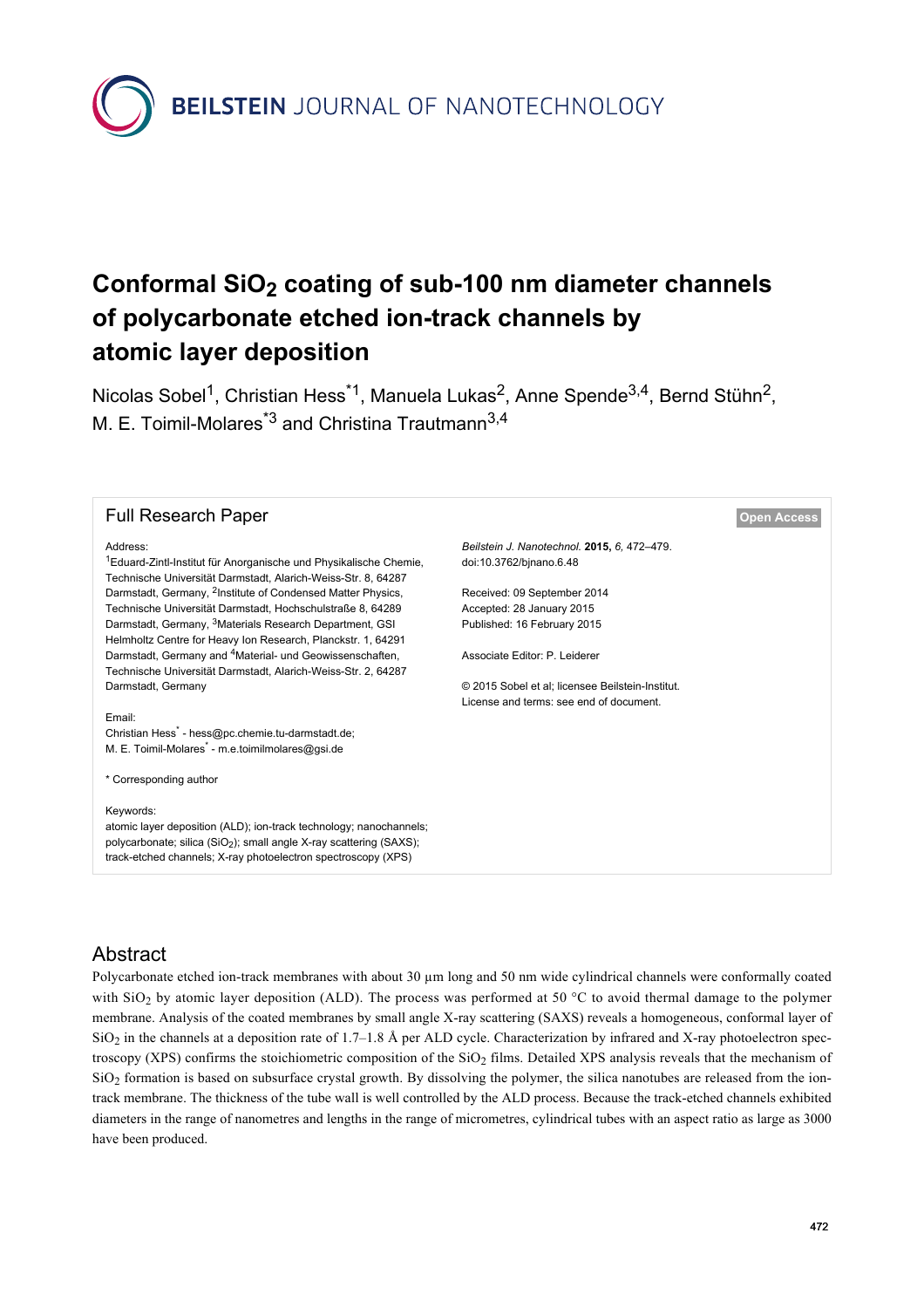# Introduction

Track-etched membranes are fabricated by heavy-ion irradiation of polymer foils and subsequent chemical etching of the ion tracks [\[1,2\]](#page-6-0). By controlling the etching parameters, cylindrical and conical channels can be fabricated by symmetric and asymmetric etching, respectively [\[3\]](#page-6-1). The diameter of the channels increases with the etching time and can be adjusted in a controlled manner between ca. 20 nm and several micormetres. Exposure of the irradiated foils to UV light prior to etching results in track-etched membranes with a very narrow size distribution [\[4-6\]](#page-6-2). Typically, polymers such as polycarbonate (PC), polyethylene terephthalate, and polyimide are employed as templates. Hydrophilicity is sometimes improved by immersing the etched membrane in a surfactant solution such as polyvinylpyrrolidone. The addition of surfactants, however, is known to affect the final geometry of the channels, which changes, for example, from a cylindrical to a cigar-like shape [\[5\]](#page-6-3). Etched ion-track membranes are widely used for a broad range of scientific and industrial applications. Recent research activities with single channel as well as with multichannel membranes focus on the chemical modification of channel walls to investigate ionic and molecular transport properties [\[7,8\]](#page-6-4), with the aim to develop sensors based on nanochannels with tailored surface [\[9\]](#page-6-5). Track-etched membranes are also most suitable for the synthesis of nanowires or nanotubes by electrochemical [\[10,11\]](#page-6-6) or electroless deposition [\[12,13\].](#page-6-7)

Transport processes in narrow nanochannels are strongly affected by the surface characteristics of these channels. In the case of etched polycarbonate, carboxylate groups (–COO<sup>−</sup> ) are present at the surface [\[14\]](#page-6-8). Specific channel properties such as diameter and conformation variations due to dangling bonds, swelling, or surface charge variations from pH changes of the solution, are to a large extent unknown but can influence ion transport and the control of surface modification steps in a crucial manner. A homogeneous conformal coating of the entire membrane by an inorganic material would provide a welldefined reference surface. Coating by means of atomic layer deposition (ALD) is a novel approach to reduce the diameter of track-etched nanochannels in a controlled manner. Channels with diameter below 10 nm are extremely interesting to study water and ion transport in confinement [\[15,16\]](#page-6-9). Coated templates are also attractive to synthesize extremely thin nanowires for the investigation of finite size and quantum size effects [\[17\]](#page-6-10).

Atomic layer deposition is based on cycles of self-limiting chemical reactions between the gas-phase precursor molecules and a solid surface, providing very thin uniform films on arbitrarily shaped materials. The number of cycles determines the thickness of the deposited layer. Tailored coating with various materials such as metals (e.g., Pt) or oxides (e.g., ZnO,  $Al_2O_3$ ,  $TiO<sub>2</sub>$ ) can be used to adjust specific surface properties such as hydrophilicity or catalytic activity. Conform ALD coatings have been reported for various porous materials including powders [\[18\]](#page-6-11) and porous membranes such as anodic aluminum oxide (AAO) [\[19-24\]](#page-6-12) and track-etched membranes [\[25-28\]](#page-7-0). For example, channels with diameters of about 80 nm and lengths of about 700 nm of AAO membranes were successfully coated with a 20 nm thick  $SiO<sub>2</sub>$  layer through the consecutive pulsed appliciation of 3-aminopropyltriethoxysilane, water and ozone [\[22\].](#page-7-1) Velleman et al. applied the precursor couple tri(*tert*butoxy)silanol and trimethylaluminium to coat 20, 100, and 200 nm diameter AAO channels with silica [\[23\]](#page-7-2). Channels (diameter 70 nm, length 2 µm) of polyimide templates fabricated by AAO-assisted dry etching were coated with  $Al_2O_3$ [\[24\]](#page-7-3). Commercial track-etched membranes were successfully ALD-coated with  $TiO<sub>2</sub>$ ,  $ZrO<sub>2</sub>$ , and  $Al<sub>2</sub>O<sub>3</sub>$  [\[25-28\]](#page-7-0).

In this contribution, we present the successful  $SiO<sub>2</sub>$  coating of high aspect ratio nanochannels in PC track-etched membranes. After ALD coating, the surfaces are covered with silanol (Si–OH) groups that are also characteristic for other porous systems such as silica nanopores sculptured by electron or kiloelectronvolt-ion beams, mesoscopic silica, or silica nanotubes. Such systems are of interest for numerous applications due to their facile surface functionalization, hydrophilic nature, and biocompatibility [\[29\].](#page-7-4) For the deposition of  $SiO<sub>2</sub>$  on polymer surfaces, one must guarantee the thermal stability of the polymer. We thus developed a low-temperature process by using silicon tetrachloride  $(SiCl<sub>4</sub>)$  and water as precursors and pyridine as catalyst. For PC track-etched membranes this approach successfully produces uniform and conformal  $SiO<sub>2</sub>$  coatings. To evidence the conformity of the developed ALD process, coated membranes were analyzed by small angle X-ray scattering (SAXS). Pronounced oscillations of the X-ray intensity as a function of the scattering vector demonstrate both an excellent conformity and uniformity of the  $SiO<sub>2</sub>$  layers in the channels, and a narrow size distribution of the cylindrical channels in the template. This result is further confirmed by high resolution scanning electron microscopy (HRSEM) of nanotubes released from the PC matrix by dissolving the polymer. The chemical composition of the deposited layer is analyzed by X-ray photoelectron spectroscopy (XPS) and Fourier-transform infrared spectroscopy (FTIR). The hydrophilicity of  $SiO_2$ -coated PC membranes was tested by contact angle measurements.

### **Experimental**

[Figure 1](#page-2-0) displays schematically the three main steps involved in the fabrication of  $SiO<sub>2</sub>$  coated track-etched membranes. These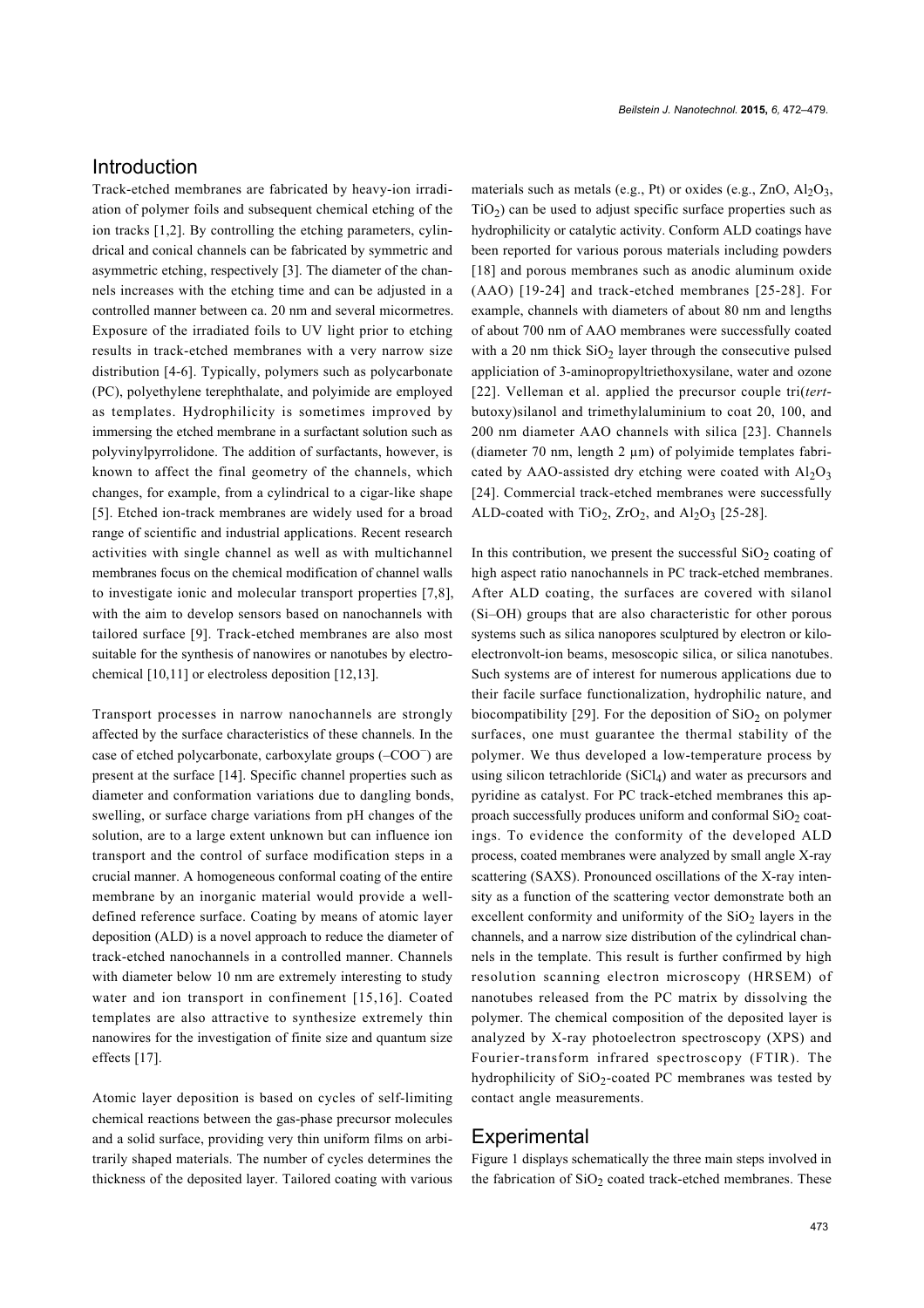<span id="page-2-0"></span>

include (a) irradiation of polymer foils with a well-defined number of approx. 2 GeV heavy ions, (b) chemical etching that converts each individual ion track into a cylindrical channel; the etching time determines the channel diameter (120 s etching resulted in channels of about 50 nm in diameter), and (c)  $SiO<sub>2</sub>$ coating by ALD.

### Fabrication of polycarbonate track-etched membranes

Foils of 30 μm thick polycarbonate (Makrofol N, Bayer) were irradiated at the UNILAC linear accelerator of the GSI Helmholtz Centre for Heavy Ion Research (Darmstadt, Germany) using Au ions of 2 GeV kinetic energy. The exposure was performed under normal beam incidence applying a fluence of  $10^9$  ions/cm<sup>2</sup>, which is sufficiently low to obtain nonoverlapping pores. Prior to chemical etching, both sides of the foils were treated with UV light of wavelengths of 280–400 nm. This procedure is known to sensitize the ion tracks and increase the selectivity of the etching process. Etching was performed in 6 mol·L<sup>-1</sup> NaOH at 50 °C followed by thorough rinsing in deionized water (Millipore Direct-QTMS). All samples were etched for 120 s resulting in cylindrical nanochannels of about 50 nm in diameter corresponding to a length-to-diameter ratio of approximately 600.

# Deposition of  $SiO<sub>2</sub>$  by atomic layer deposition (ALD)

Due to the limited stability of polycarbonate foils at temperatures above approx. 413 K, we slightly modified the ALD depo-sition of SiO<sub>2</sub> reported earlier for 700 K [\[30\].](#page-7-5) Employing pyridine as catalyst allowed us to lower the deposition temperature close to room temperature [\[31\].](#page-7-6) The coating was performed in a custom-built facility operated at 325 K. The two precursors,  $SiCl<sub>4</sub>$  (99%, Sigma-Aldrich) and distilled H<sub>2</sub>O, were mixed with pyridine (99.8%, anhydrous, Sigma-Aldrich) as catalyst. Purified nitrogen (99.999%) at a flow rate of 200 sccm was used as purge gas. The ALD cycles consisted of a 70 s  $N_2$ purge, exposure to pyridine  $(5 \text{ s})$ , exposure to  $\text{SiCl}_4$   $(60 \text{ s})$ , followed by a second 70 s  $N_2$  purge, exposure to pyridine (5 s),

and exposure to  $H<sub>2</sub>O$  (60 s). Long exposure and purge times were chosen to ensure complete coating of the high-aspect-ratio nanochannels. The absolute exposures of pyridine,  $SiCl<sub>4</sub>$ , and H2O are 2.04, 7.93, and 429 mbar·s, respectively. The reaction mechanism for silica deposition with  $SiCl<sub>4</sub>$  and water can be divided into the following reactions ([Equation 1](#page-2-1) through [Equation 3\)](#page-2-2):

<span id="page-2-1"></span>
$$
SiCl4 + 2H2O \rightarrow SiO2 + 4HCl, \t(1)
$$

$$
\text{Si-OH}^* + \text{SiCl}_4 \rightarrow \text{Si-O-SiCl}_3^* + \text{HCl},\tag{2}
$$

<span id="page-2-2"></span>
$$
\text{SiCl}^* + \text{H}_2\text{O} \to \text{Si-OH}^* + \text{HCl}. \tag{3}
$$

The asterisks mark surface species. Hydrogen chloride is a byproduct. It has been reported that reaction of pyridine and hydrogen chloride may lead to the formation of pyridinium salt [\[31\]](#page-7-6).

#### FTIR spectroscopy

Infrared spectra were recorded at room temperature in diffuse reflectance on a Bruker Vertex 70 system equipped with a Praying Mantis High Temperature Reaction Chamber (Harrick Scientific Prodructs, INC.). Prior to analysis, samples were heated at 493 K for 1 h in  $N_2$  atmosphere to remove physisorbed water. All spectra are normalized to the band at 1019 cm−<sup>1</sup> .

#### X-ray photoelectron spectroscopy (XPS)

The SiO<sub>2</sub>-coated surface was analyzed by XPS using a modified LHS/SPECS EA2000 MCD system [\[32\].](#page-7-7) The samples were aligned normal to the analyzer and measured at pressures between  $5.25 \times 10^{-7}$  and  $3.75 \times 10^{-8}$  mbar. To prevent charging of the membrane and to ensure a constant chemical background for samples smaller than the spot size of the analyzer, the ALDtreated foils were deposited on a gold-coated quartz crystal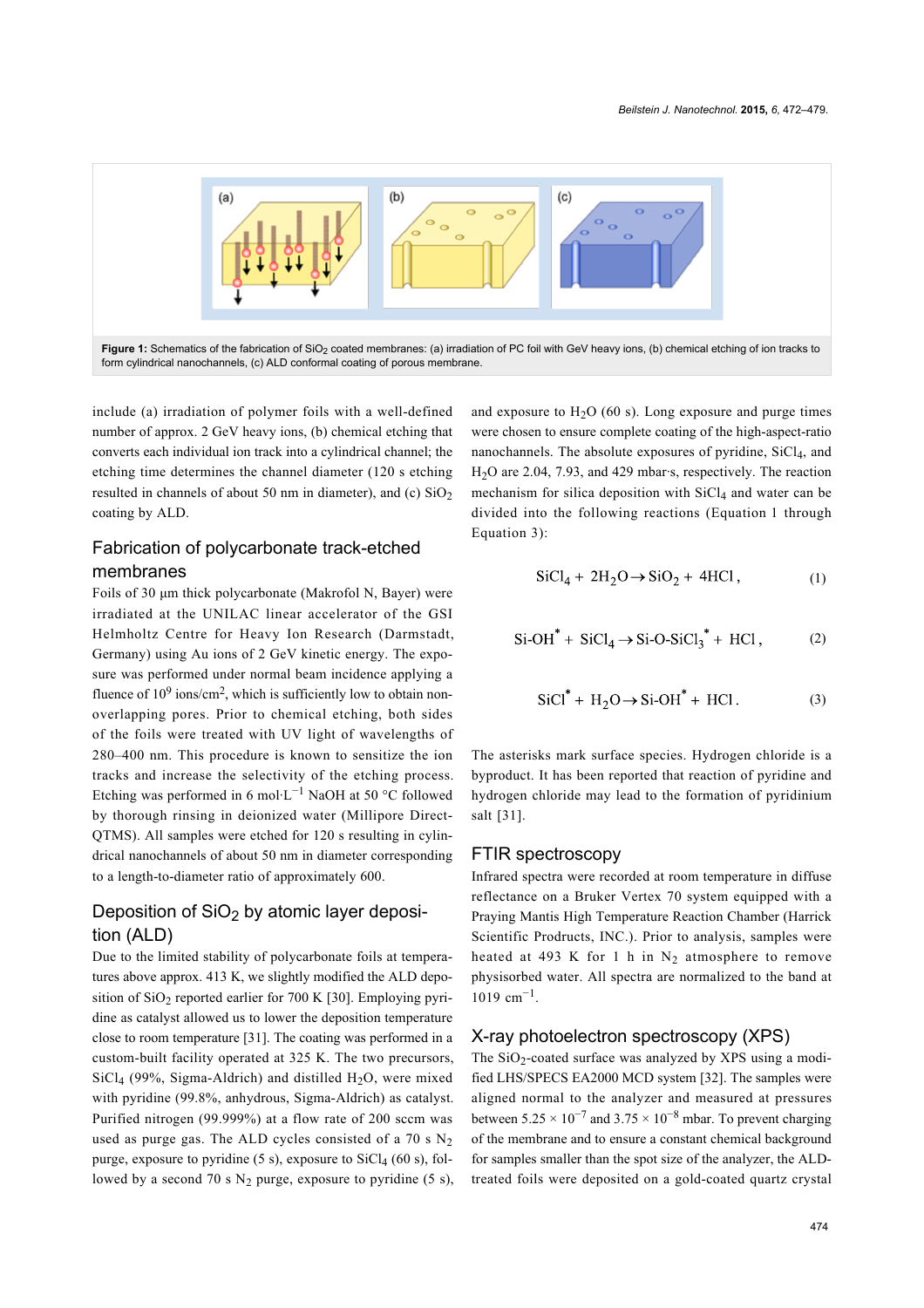microbalance (QCM). To account for charging effects all spectra were shifted to the Si 2p emission of  $SiO<sub>2</sub>$  at 103.3 eV [\[33\].](#page-7-8) Spectra were corrected for the Au background before C 1s and O 1s analysis. The applied relative sensitivity factors (R.S.F) are given in [Table 1](#page-4-0) (see below) [\[34\]](#page-7-9). The least-square fitting analysis was performed by using a Voigt function (45% Gauss fraction).

#### Small angle X-ray scattering (SAXS)

The characterisation of the pores was performed by means of small angle X-ray scattering which is a non-destructive method that yields information on the geometry and size distribution of all scattering objects (in our case about  $10<sup>6</sup>$  channels) in a given sample. The experiments were performed on a laboratory instrument consisting of a sealed X-ray tube (Panalytical) with an X-ray mirror providing Cu K $\alpha$  radiation of  $\lambda$  = 1.54 Å. Collimated by three pinholes, the beam hits the sample mounted on a goniometer-like device, which allowed us to rotate the sample around the two axes perpendicular to the incoming beam (accuracy better than 0.01°). The scattering pattern was recorded by a two-dimensional detector (Molecular Metrology) at 150 cm distance from the sample providing an accessible range of q-vectors between 0.008  $\AA^{-1}$  up to 0.25  $\AA^{-1}$ . Precise orientation of the sample with respect to the scattering plane is important in order to be able to interpret the data quantitatively. During SAXS analysis, the surface normal of the membrane is first orientated parallel to the incoming beam ( $\gamma = 0^{\circ}$ ). In this configuration, the beam is collinear to the longitudinal axis of the highly parallel-oriented pores and an isotropic scattering image is obtained. When the channel axis is slightly tilted with respect to the X-ray beam (e.g.,  $\gamma = 20^{\circ}$ ), the SAXS patterns become highly anisotropic consisting of a narrow streak parallel to the axis of rotation. This pronounced dependence on the angle originates from the large length-to-diameter ratio of the channels. The scattered intensity,  $I(q)$ , in the streak is analysed as a function of the scattering vector *q*. Information on the channel diameter is provided by fitting the *I*(*q*) data with a twodimensional simulation code that describes the channels as cylindrical scattering objects. In the analysis parameters such as cylinder size and length dispersion, diffractometer resolution, and background subtractions are considered [\[35,36\]](#page-7-10).

#### Scanning electron microscopy (SEM)

To visualize the material deposited inside the nanochannels, the polycarbonate templates were dissolved in dichloromethane (>99.5%, Carl Roth GmbH). The released nanotubes were transferred onto standard Cu-lacey transmission electron microscopy grids. Thickness and homogeneity of the resulting nanotubes were characterized by using a high resolution scanning electron microscope (JEOL JSM-7401F) fitted with a transmitted electron detector (STEM-in-SEM).

#### Contact angle measurements

Contact angles were measured on a OCA35 apparatus from Dataphysics Instruments GmbH. Distilled water with a volume of 2 µL was dropped onto the membrane surface at 21 °C and 50% relative humidity of air. Besides ALD coating, the samples were not treated otherwise prior to measurements.

# Results and Discussion Composition and growth mechanism

The composition of the ALD layer is decisive for the functionality of the modified membrane, and thus was analyzed by XP and FTIR spectroscopy. [Figure 2](#page-3-0) shows diffuse reflectance FTIR spectra of a pristine PC membrane (black), and of two membranes coated with 28 (red) and 112 (blue) ALD cycles. In the wavenumber range  $1000-1200$  cm<sup>-1</sup>, the spectra are characterized by six bands at 1019, 1060, 1084, 1093, 1125, and 1170 cm<sup>-1</sup>. The bands at 1019, 1084, and 1170 cm<sup>-1</sup> originate from polycarbonate and are attributed to the para-substituted phenyl group (1019, 1084 cm<sup>-1</sup>) and C–O–C stretching of the ester group  $(1170 \text{ cm}^{-1})$  [\[37\]](#page-7-11). The intensity of bands characteristic for the asymmetric Si–O–Si stretch vibration (1060, 1093, and 1125 cm−<sup>1</sup> ) significantly increases. The 1060 cm−<sup>1</sup> band exhibits in addition a pronounced shoulder at lower wavenumbers. These bands are assigned to stretching vibrations of Si–O–Si bonds with different angles in the silica network structure [\[38\].](#page-7-12) The observation of these bands provides clear evidence of silica on the polycarbonate membranes. Hydroxyrelated signals were not observed due to the low surface area of the samples.

<span id="page-3-0"></span>

The surface composition of pristine and ALD-coated samples was analyzed by XPS [\(Table 1](#page-4-0)). The spectra of the coated samples are characterized by major peaks at 532.7, 284.5, and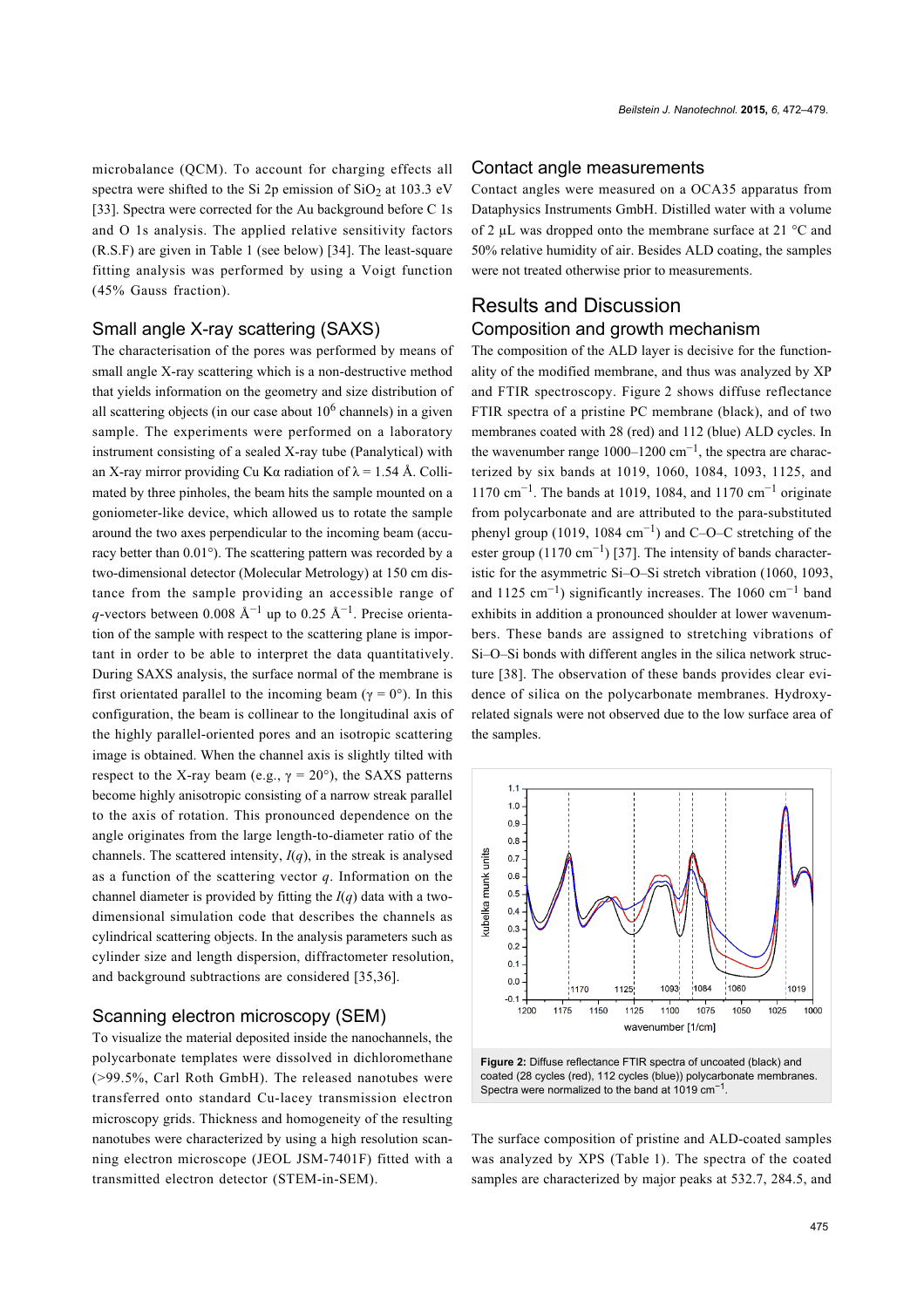103.3 eV originating from O 1s, C 1s, and Si 2p photoemission, respectively. The strong decrease of the carbon contribution and the nearly constant O 1s/Si 2p ratio indicate the coating of the polycarbonate surface by silica for all film thicknesses.

<span id="page-4-0"></span>

| C 1s<br>N 1s<br>Cl 2p<br>AI D<br>Si 2p<br>O 1s<br>R.S.F.<br>0.73<br>0.27<br>0.25<br>0.66<br>0.42<br>0.83<br>0.17<br>0<br>28<br>0.22<br>0.22<br>0.56<br>56<br>0 12<br>0.28<br>0.60<br>84<br>0.24<br>0 19<br>0.57<br>112<br>0.25<br>0 19<br>0 01<br>0.01<br>0.54 | <b>Table 1:</b> Surface composition (in atom %) of a pristine PC membranes<br>and $SiO2$ -coated membrane after different numbers of ALD cycles. |  |  |  |  |  |
|----------------------------------------------------------------------------------------------------------------------------------------------------------------------------------------------------------------------------------------------------------------|--------------------------------------------------------------------------------------------------------------------------------------------------|--|--|--|--|--|
|                                                                                                                                                                                                                                                                |                                                                                                                                                  |  |  |  |  |  |
|                                                                                                                                                                                                                                                                |                                                                                                                                                  |  |  |  |  |  |

Despite the use of pyridine as catalyst, impurities were only detectable for the  $SiO<sub>2</sub>$  film obtained by application of 112 ALD cycles. In this case, minor peaks at 401.7 eV (N 1s) and 199.9 eV (Cl 2p) were observed, which may result from incorporated pyridinium chloride.

Detailed analysis of the Si 2p peak at 103.3 eV reveals that silicon is exclusively present as  $Si<sup>4+</sup>$  (see [Table 2](#page-4-1)). This conclusion is based on a comparison with literature values for  $Si^{3+}$ ,  $Si^{2+}$ , and  $Si^{1+}$  binding energies of 102.3, 101.3, and 100.5 eV, respectively (referenced to 103.3 eV) [\[39\].](#page-7-13) [Table 2](#page-4-1) also shows that the ratios of the O 1s/Si 2p signal range from 2.62 to 2.12. For coatings with more than 28 ALD cycles, the ratio is rather stable at a value slightly above 2 consistent with  $SiO<sub>2</sub>$ . The observed peak widths  $(FWHM = full width at half maximum)$ of the O 1s and Si 2p emissions agree with literature values reported for  $SiO<sub>2</sub>$  films grown on Si wafers [\[39\].](#page-7-13)

<span id="page-4-1"></span>

| <b>Table 2:</b> Results of the fitting analysis of the XPS O 1s and Si 2p emis-<br>sions $(xc$ denotes the peak position of the O 1s contribution of silica). |                    |                  |                           |                          |  |
|---------------------------------------------------------------------------------------------------------------------------------------------------------------|--------------------|------------------|---------------------------|--------------------------|--|
| ALD<br>cycles                                                                                                                                                 | O 1s<br>$x_c$ [eV] | <b>FWHM</b> [eV] | Si 2p<br><b>FWHM</b> [eV] | area ratio<br>O 1s/Si 2p |  |
| 28                                                                                                                                                            | 532.7              | 2 14             | 2.20                      | 2.62                     |  |
| 56                                                                                                                                                            | 532.7              | 2 17             | 2.23                      | 2.21                     |  |
| 84                                                                                                                                                            | 532.7              | 2 1 2            | 2.05                      | 2.30                     |  |
| 112                                                                                                                                                           | 532.6              | 2.00             | 1.98                      | 2 12                     |  |
|                                                                                                                                                               |                    |                  |                           |                          |  |

While the XPS spectrum of the uncoated membrane is characteristic of polycarbonate [\[40\]](#page-7-14), applying a small number of ALD cycles (e.g., 28) results in a superposition of polycarbonate and silica profiles. [Figure 3](#page-4-2) shows the O 1s contributions of polycarbonate to the spectrum of coated (blue) and uncoated (orange) membranes. The O 1s peaks of the uncoated membrane appear at 531.7 and 533.4 eV, and are attributed to double-bonded carbonyl oxygen  $[(O-(C=O))-O)$ , 33%] and single-bonded oxygen  $[(O-(C=O)-O), 66\%]$  in polycarbonate, respectively, in agreement with the literature [\[40\]](#page-7-14). After 28 ALD cycles the polycarbonate-related XPS peaks are strongly suppressed due to  $SiO<sub>2</sub>$  film formation. After deconvolution of C 1s species for every sample, O 1s species with respect to the PC stoichiometric amounts, peak position and FWHM are fitted. The residual O 1s peak consits of  $SiO<sub>2</sub>$ , which fulfill the same peak position and FWHM criteria for all samples. This behavior strongly suggests that there is no interphase formation between the polycarbonate substrate and the deposited  $SiO<sub>2</sub>$  films. The mechanism of  $SiO<sub>2</sub>$  formation is proposed to be based on subsurface crystal growth resembling the previously observed growth behavior of alumina films on polymers [\[41\]](#page-7-15).

<span id="page-4-2"></span>

uncoated (orange, grey dots are measured counts) and  $SiO<sub>2</sub>$ -coated (blue, 28 cycles) membranes. For details see text.

# Morphology and conformity of ALD coatings

The low magnification SEM image in [Figure 4a](#page-5-0) shows a bundle of  $SiO<sub>2</sub>$  nanotubes after 56 ALD cycles and subsequent dissolution of the polymer template. Most of the observed tubes are about 30 µm long, which corresponds to the initial thickness of the PC foil. This and the fact that the outer diameter is constant along the tubes evidence a conformal deposition process along the complete length of the nanochannels. [Figure 4b](#page-5-0)–e display representative STEM-in-SEM images of samples exposed to 28, 56, 84, and 112 ALD cycles. These higher magnification images clearly demonstrate the tube-like shape of the fabricated nanostructures. Within each sample, all analyzed tubes exhibit constant wall thickness along their entire length, evidencing the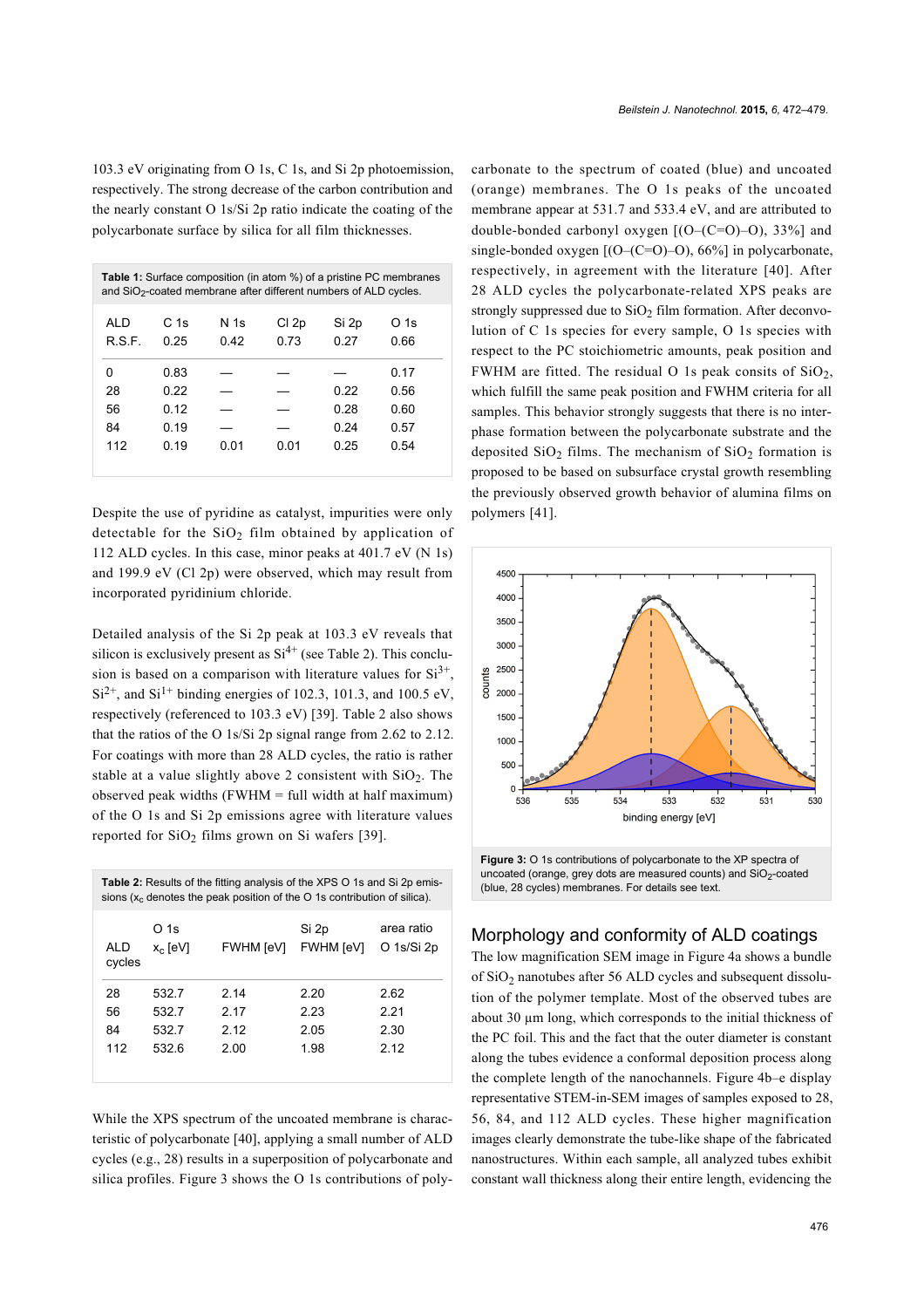<span id="page-5-0"></span>

excellent conformity of the  $SiO<sub>2</sub>$  ALD process inside the nanochannels. From the STEM-in-SEM images, the outer and inner diameter as well as the wall thickness were determined for about 10–15 nanotubes per sample [\(Table 3](#page-5-1)).

Complementary to SEM, the same samples were analysed by SAXS. [Figure 5a](#page-5-2) shows the intensity profile deduced from the SAXS pattern for an uncoated reference membrane (orange) and for the membrane coated with  $SiO<sub>2</sub>$  in 56 ALD cycles (blue). The distinct oscillations in both cases clearly indicate a narrow size distribution of the channels both before and after

 $SiO<sub>2</sub>$  coating. As expected, the oscillation maxima of the coated sample shift to larger *q*-values due to the reduced inner diameter of the pores. The preservation of the oscillations clearly show that the ALD process provides a homogeneous layer along the full length of all channels. A fit of the SAXS profiles with a cylindrical core–shell model for statistically distributed pores [\[35\]](#page-7-10) allows us to deduce the inner and outer pore diameter and thus the thickness of the ALD-deposited  $SiO<sub>2</sub>$  layer ([Table 3\)](#page-5-1). Additional parameters of the analysis are the polydispersity of the pores  $(6-8\%)$ , the layer roughness  $(8-10 \text{ Å})$  as well as the electron densities of the PC matrix  $(380 \text{ e/nm}^3)$ , the  $SiO<sub>2</sub>$  shell (560–610 e/nm<sup>3</sup>), and the empty core (0 e/nm<sup>3</sup>).

[Figure 5b](#page-5-2) displays the values of the  $SiO<sub>2</sub>$  layer thickness deduced from the SAXS analysis as a function of the number of ALD cycles (empty symbols). On the same graph, the wall thickness data of the nanotubes obtained by STEM-in-SEM analysis is displayed showing good agreement of both techniques. The linear increase of the thickness confirms the homogeneity and conformity of the layer and demonstrates the suitability of the ALD process to coat high aspect ratio nanochannels with SiO<sub>2</sub> films of a few nanometres thickness in a tailored manner. This information is of great relevance for ALD applications on high-aspect-ratio nanochannels in general as well as for

<span id="page-5-1"></span>Table 3: Characteristics of SiO<sub>2</sub> nanotubes prepared by exposition to four different numbers of ALD cycles. Data from STEM-in-SEM images agree well with values deduced from SAXS measurements.

| sample    | ALD cycles | STEM-in-SEM (nm) |                |                | SAXS (nm)      |                |                |
|-----------|------------|------------------|----------------|----------------|----------------|----------------|----------------|
|           |            | outer diameter   | inner diameter | wall thickness | outer diameter | inner diameter | wall thickness |
| Figure 4b | 28         | $49 \pm 5$       | $31 \pm 4$     | $9.0 \pm 6.2$  | 50.0           | 39.0           | 5.3            |
| Figure 4c | 56         | $46 \pm 3$       | $23 \pm 3$     | $11.5 \pm 4.1$ | 48.6           | 28.5           | 10.0           |
| Figure 4d | 84         | $48 \pm 3$       | $16 \pm 3$     | $16.0 \pm 4.2$ | 49.3           | 20.1           | 14.6           |
| Figure 4e | 112        | $44 \pm 4$       | $11 \pm 2$     | $15.5 \pm 4.3$ | 50.4           | 14.8           | 17.8           |

<span id="page-5-2"></span>

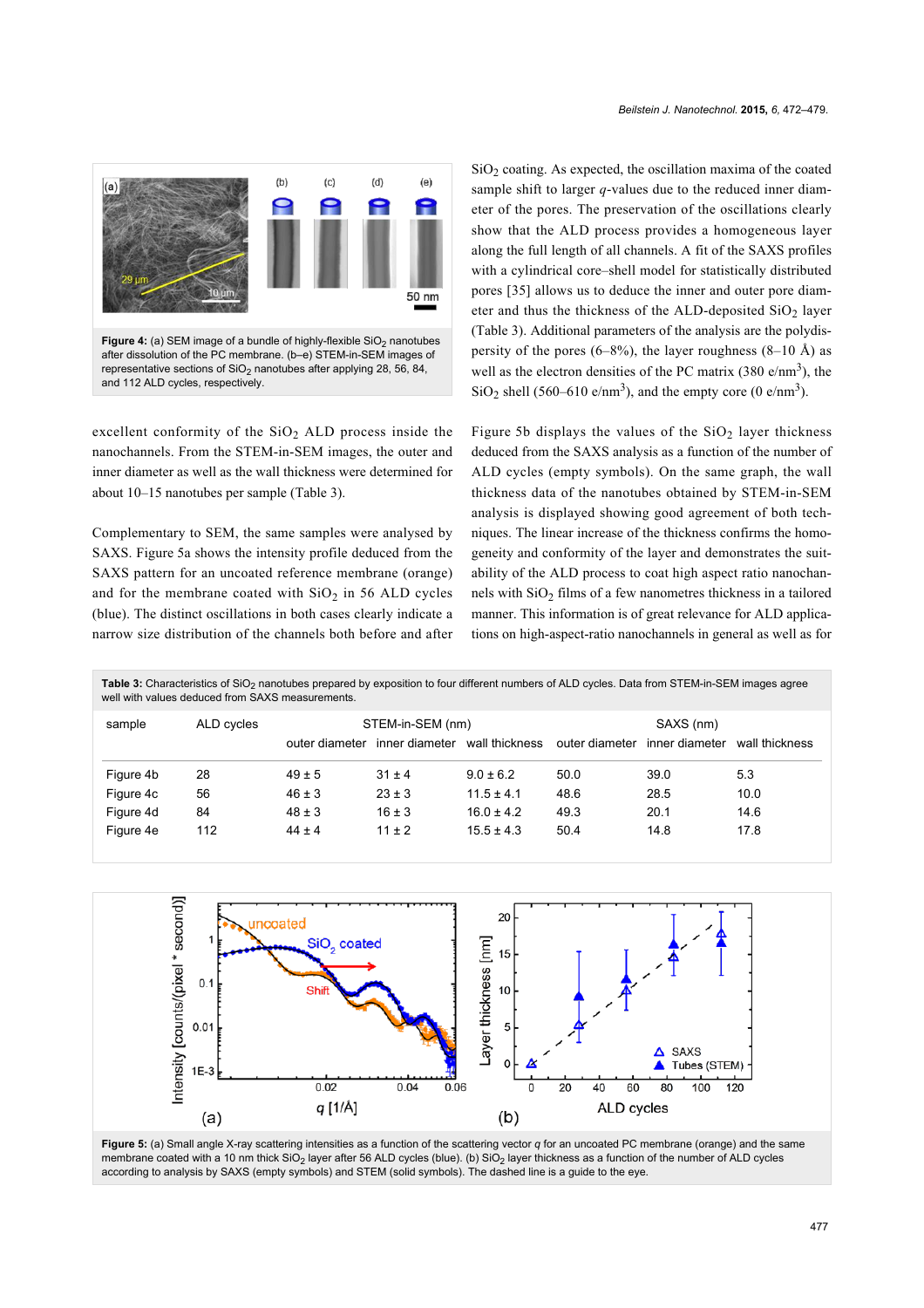the development of further chemical modifications on the  $SiO<sub>2</sub>$ coating.

#### **Wettability**

The wettability of uncoated and  $SiO<sub>2</sub>$ -coated track-etched membranes was investigated by contact angle measurements. [Figure 6](#page-6-13) shows the contact angle as a function of the number of ALD cycles. The contact angle decreases with increasing thickness of the  $SiO<sub>2</sub>$  layer, evidencing that the membrane surface changes its character from hydrophobic to hydrophilic. Above a layer thickness of about 7 nm, the surface shows excellent wettability.

<span id="page-6-13"></span>

become more hydrophilic.

### Conclusion

Cylindrical nanochannels in polycarbonate track-etched membranes with diameter of about 50 nm were conformally coated with  $SiO<sub>2</sub>$  layers of thickness 5, 10, 15, and 18 nm by applying an ALD process at  $325$  K using SiCl<sub>4</sub>, water, and pyridine. The adjustment of the ALD process to almost ambient temperature guarantees the thermal stability of the PC membrane. FTIR and XPS analysis confirm the successful deposition of  $SiO<sub>2</sub>$ . HRSEM and SAXS investigations provide clear evidence of a conformal coating along the entire length of the nanochannels. The  $SiO<sub>2</sub>$  coating significantly improves the wettability of the membranes. In conclusion, the ALD process proves to be most suitable for tailored coating of nanopores in polymeric track-etched membranes. By selecting a suitable number of ALD cycles, the process provides excellent control of size adjustment of nanopores. ALD is also flexible with respect to other surface modification and suitable for applications such as selective transport of ionic species or bio species through nanochannels and the development of novel nanopore sensors based on  $SiO<sub>2</sub>$ -surface modification.

### **Acknowledgements**

The authors gratefully acknowledge financial support by the Deutsche Forschungs-gemeinschaft (DFG-FOR1583). A. S. thanks HGS-Hire for financial support. We thank Karl Kopp and Marno Lohrenscheit for help with the XPS measurements as well as Michael Graf for support with the contact angle measurements.

#### References

- <span id="page-6-0"></span>1. Fleisher, R. L.; Price, P. B.; Walker, R. M. *Nuclear tracks in solids: Principles and applications;* University of California Press: Berkeley, CA, U.S.A., 1975.
- 2. Trautmann, C. *Micro- and Nanoengineering with Ion Tracks;* Springer: Berlin, Germany, 2009.
- <span id="page-6-1"></span>3. Toimil-Molares, M. E. *Beilstein J. Nanotechnol.* **2012,** *3,* 860–883. [doi:10.3762/bjnano.3.97](http://dx.doi.org/10.3762%2Fbjnano.3.97)
- <span id="page-6-2"></span>4. Ferain, E.; Legras, R. *Nucl. Instrum. Methods Phys. Res., Sect. B* **1994,** *84,* 331–336. [doi:10.1016/0168-583X\(94\)95725-8](http://dx.doi.org/10.1016%2F0168-583X%2894%2995725-8)
- <span id="page-6-3"></span>5. Apel, P. Yu.; Blonskaya, I. V.; Dmitriev, S. N.; Orelovitch, O. L.; Presz, A.; Sartowska, B. A. *Nanotechnology* **2007,** *18,* 305302. [doi:10.1088/0957-4484/18/30/305302](http://dx.doi.org/10.1088%2F0957-4484%2F18%2F30%2F305302)
- 6. Cornelius, T. W.; Schiedt, B.; Severin, D.; Pépy, G.; Toulemonde, M.; Apel, P. Yu.; Boesecke, P.; Trautmann, C. *Nanotechnology* **2010,** *21,* 155702. [doi:10.1088/0957-4484/21/15/155702](http://dx.doi.org/10.1088%2F0957-4484%2F21%2F15%2F155702)
- <span id="page-6-4"></span>7. Mara, A.; Siwy, Z.; Trautmann, C.; Wan, J.; Kamme, F. *Nano Lett.* **2004,** *4,* 497–501. [doi:10.1021/nl035141o](http://dx.doi.org/10.1021%2Fnl035141o)
- 8. Vlassiouk, I.; Kozel, T. R.; Siwy, Z. S. *J. Am. Chem. Soc.* **2009,** *131,* 8211–8220. [doi:10.1021/ja901120f](http://dx.doi.org/10.1021%2Fja901120f)
- <span id="page-6-5"></span>9. Ali, M.; Yameen, B.; Neumann, R.; Ensinger, W.; Knoll, W.; Azzaroni, O. *J. Am. Chem. Soc.* **2008,** *130,* 16351–16357. [doi:10.1021/ja8071258](http://dx.doi.org/10.1021%2Fja8071258)
- <span id="page-6-6"></span>10.Toimil-Molares, M. E.; Buschmann, V.; Dobrev, D.; Neumann, R.; Scholz, R.; Schuchert, I. U.; Vetter, J. *Adv. Mater.* **2001,** *13,* 62. [doi:10.1002/1521-4095\(200101\)13:1<62::AID-ADMA62>3.0.CO;2-7](http://dx.doi.org/10.1002%2F1521-4095%28200101%2913%3A1%3C62%3A%3AAID-ADMA62%3E3.0.CO%3B2-7)
- 11. Cornelius, T. W.; Brotz, J.; Chtanko, N.; Dobrev, D.; Miehe, G.; Neumann, R.; Toimil Molares, M. E. *Nanotechnology* **2005,** *16,* S246–S249. [doi:10.1088/0957-4484/16/5/020](http://dx.doi.org/10.1088%2F0957-4484%2F16%2F5%2F020)
- <span id="page-6-7"></span>12.Kohli, P.; Wharton, J. E.; Braide, O.; Martin, C. R. *J. Nanosci. Nanotechnol.* **2004,** *4,* 605–610. [doi:10.1166/jnn.2004.015](http://dx.doi.org/10.1166%2Fjnn.2004.015)
- 13. Muench, F.; Oezaslan, M.; Seidl, T.; Lauterbach, S.; Strasser, P.; Kleebe, H. J.; Ensinger, W. *Appl. Phys. A* **2011,** *105,* 847–854. [doi:10.1007/s00339-011-6646-z](http://dx.doi.org/10.1007%2Fs00339-011-6646-z)
- <span id="page-6-8"></span>14. Lück, H.-B. *Nucl. Instrum. Methods Phys. Res.* **1983,** *213,* 507–511. [doi:10.1016/0167-5087\(83\)90449-0](http://dx.doi.org/10.1016%2F0167-5087%2883%2990449-0)
- <span id="page-6-9"></span>15.Sparreboom, W.; van den Berg, A.; Eijkel, J. C. T. *Nat. Nanotechnol.* **2009,** *4,* 713–720. [doi:10.1038/nnano.2009.332](http://dx.doi.org/10.1038%2Fnnano.2009.332)
- 16.Schoch, R. B.; Han, J.; Renaud, P. *Rev. Mod. Phys.* **2008,** *80,* 839–883. [doi:10.1103/RevModPhys.80.839](http://dx.doi.org/10.1103%2FRevModPhys.80.839)
- <span id="page-6-10"></span>17. Cornelius, T. W.; Toimil-Molares, M. E.; Karim, S.; Neumann, R. *Phys. Rev. B* **2008,** *77,* 125425. [doi:10.1103/PhysRevB.77.125425](http://dx.doi.org/10.1103%2FPhysRevB.77.125425)
- <span id="page-6-11"></span>18. Canlas, C. P.; Lu, J. L.; Ray, N. A.; Grosso-Giordano, N. A.; Lee, S.; Elam, J. W.; Winans, R. E.; Van Duyne, R. P.; Stair, P. C.; Notestein, J. M. *Nat. Chem.* **2012,** *4,* 1030–1036. [doi:10.1038/nchem.1477](http://dx.doi.org/10.1038%2Fnchem.1477)
- <span id="page-6-12"></span>19. Romero, V.; Vega, V.; Garcia, J.; Zierold, R.; Nielsch, K.; Prida, V. M.; Hernando, B.; Benavente, J. *ACS Appl. Mater. Interfaces* **2013,** *5,* 3556–3564. [doi:10.1021/am400300r](http://dx.doi.org/10.1021%2Fam400300r)